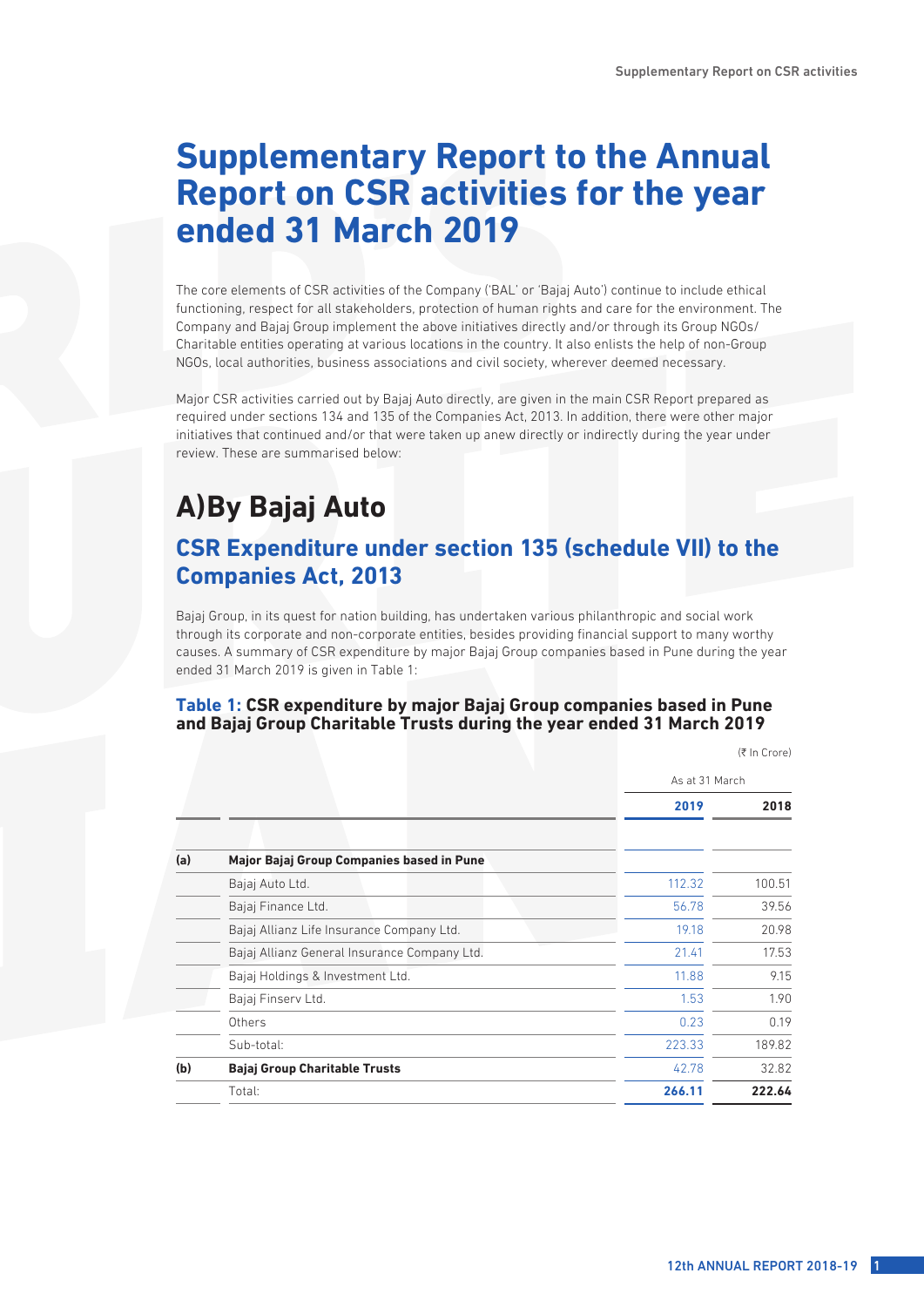Further, a summary of the sector-wise/category-wise CSR expenditure is given in Table 2 below:

## **Table 2: Sector-wise/Category-wise summary of CSR expenditure by Bajaj Auto during the year ended 31 March 2019** (₹ In Crore)

| Sr. No. Sector                                                                | <b>Schedule VII</b><br>clause reference | <b>Amount spent</b><br>during 2018-19 |
|-------------------------------------------------------------------------------|-----------------------------------------|---------------------------------------|
|                                                                               |                                         |                                       |
| <b>Healthcare</b>                                                             | (i)                                     | 19.27                                 |
| Includes -                                                                    |                                         |                                       |
| Grant Medical Foundation (Ruby Hall Clinic)                                   |                                         | 7.00                                  |
| Prashanti Cancer Care Mission                                                 |                                         | 2.80                                  |
| Sri Chaitanya Seva Trust                                                      |                                         | 2.00                                  |
| <b>JBGVS (KERALA)</b>                                                         |                                         | 1.00                                  |
| <b>Education</b>                                                              | (ii)                                    | 28.14                                 |
| Includes -                                                                    |                                         |                                       |
| RTM Nagpur University                                                         |                                         | 4.50                                  |
| JBGVS (School at Udhamsingh Nagar)                                            |                                         | 3.00                                  |
| Bharatiya Yuva Shakti Trust                                                   |                                         | 1.70                                  |
| Round Table India                                                             |                                         | 1.63                                  |
| JBGVS, Pune                                                                   |                                         | 1.50                                  |
| <b>BAIF</b>                                                                   |                                         | 1.28                                  |
| Lend A Hand India                                                             |                                         | 1.25                                  |
| Teach To Lead                                                                 |                                         | 1.25                                  |
| <b>IBTADA</b>                                                                 |                                         | 1.18                                  |
| Welfare of women, children, socially and economically<br>backward groups etc. | (iii)                                   | 16.09                                 |
| Includes -                                                                    |                                         |                                       |
| Kailash Satyarthi Children's Foundation                                       |                                         | 10.00                                 |
| Indian Institute of Science Education And Research (IISER)                    |                                         | 5.00                                  |
| Environment, conservation of natural resources, etc.                          | (iv)                                    | 20.34                                 |
| Includes -                                                                    |                                         |                                       |
| Foundation For Ecological Security                                            |                                         | 5.40                                  |
| Paani Foundation, Mumbai                                                      |                                         | 5.00                                  |
| Bharatiya Jain Sanghatana                                                     |                                         | 4.00                                  |
| Dilasa Sanstha                                                                |                                         | 2.37                                  |
| Shramjivi Janata Sahayak Mandal (SISM)                                        |                                         | 1.50                                  |
| Protection of national heritage, art, culture etc.                            | (v)                                     | 0.50                                  |
| <b>Armed Forces Veterans' Welfare</b>                                         | (vi)                                    | 1.16                                  |
| Includes -                                                                    |                                         |                                       |
| Kendriya Sainik Board                                                         |                                         | 1.00                                  |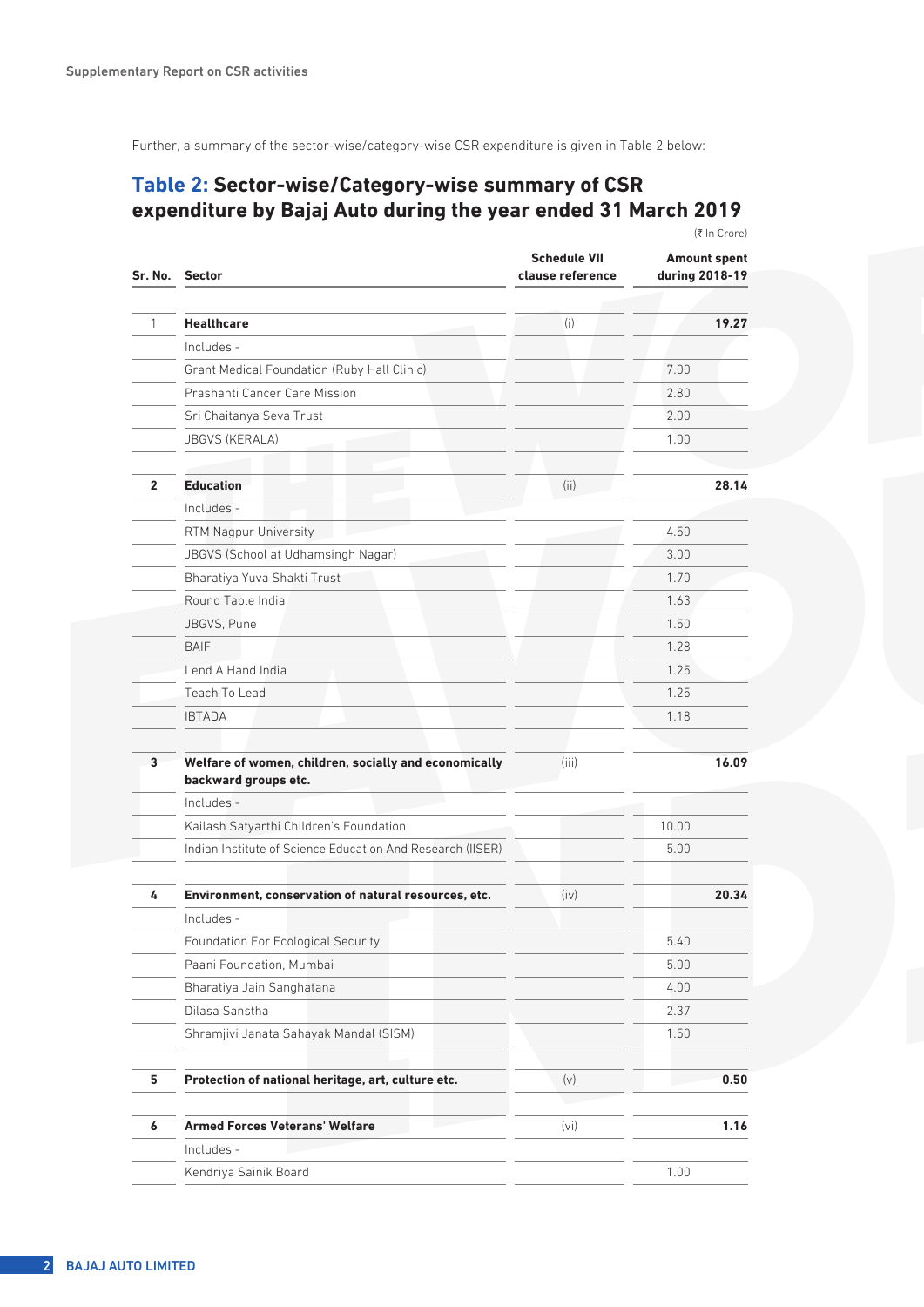(₹ In Crore)

|    | Sr. No. Sector                                 | <b>Schedule VII</b><br>clause reference | <b>Amount spent</b><br>during 2018-19 |
|----|------------------------------------------------|-----------------------------------------|---------------------------------------|
|    |                                                |                                         |                                       |
| 7  | <b>Promotion of Sports</b>                     | (vii)                                   | 4.35                                  |
|    | Abhinay Bindra Foundation Trust                |                                         | 4.35                                  |
| 8  | <b>Technology Incubators</b>                   | (ix)                                    | 0.73                                  |
|    | Dr. B.A. Marathawada University                |                                         | 0.73                                  |
|    |                                                |                                         |                                       |
| 9  | <b>Rural Development Projects</b>              | (x)                                     | 18.49                                 |
|    | Includes-                                      |                                         |                                       |
|    | JBGVS (Integrated Rural and Urban Dev Project) |                                         | 6.50                                  |
|    | Mann Deshi Foundation                          |                                         | 6.00                                  |
|    | <b>JBGVS</b>                                   |                                         | 5.00                                  |
|    |                                                |                                         |                                       |
| 10 | <b>Others (including overheads)</b>            |                                         | 3.27                                  |
|    |                                                |                                         |                                       |
|    | Total:                                         |                                         | 112.32                                |
|    | Previous year's total                          |                                         | 100.51                                |

## **Highlights of sector-wise activities by Bajaj Auto Ltd.:**

## **Education and Livelihood**

During the period under review, your Company has supported 35 projects in the Education and Livelihood sector and disbursed an amount of  $\bar{\tau}$  26.70 crore. Some of the major projects under Education are given below:

### **Bharatiya Yuva Shakti Trust:**

Youth Entrepreneurship Development Program: BYST's prime objective is to empower young dynamic entrepreneurs, who are disadvantaged and integrate them into the economic mainstream. BYST fosters the entrepreneurial dreams of underprivileged youth in the age group of 18-35 years in India, thereby turning job seekers into job creators. A unique feature of the BYST programme is that each entrepreneur is assigned a mentor, drawn from the industry, who gives voluntary personalised advice and support.

## **IBTADA:**

IBTADA has promoted institutions of women- SHGs 1700, with a total membership of about 20,000 members. IBTADA has successfully innovated a Sakhi model (women change agent) in the areas where they are operating. IBTADA is currently working with 100 government schools for improving learning outcomes as part of the Bajaj funded project.

## **Round Table India:**

Round Table India is an organization of young businessmen who are dedicated to work towards achieving quality of education and providing better infrastructure facilities in the low income schools. The organisation, established in 1999 in India, have constructed 2,588 schools across the country.

## **BAIF Institute for Sustainable Livelihood Development, Uttarakhand:**

BISLD has built 50 Cattle Development Centres in five Districts (Udhamsingh Nagar, Nainital, Champawat, Almora, Bageshwar) of Uttarakhand, which will provide services to 500 villages and 27,500 families. Animals are an essential part of the production system in Uttarakhand. The region also faces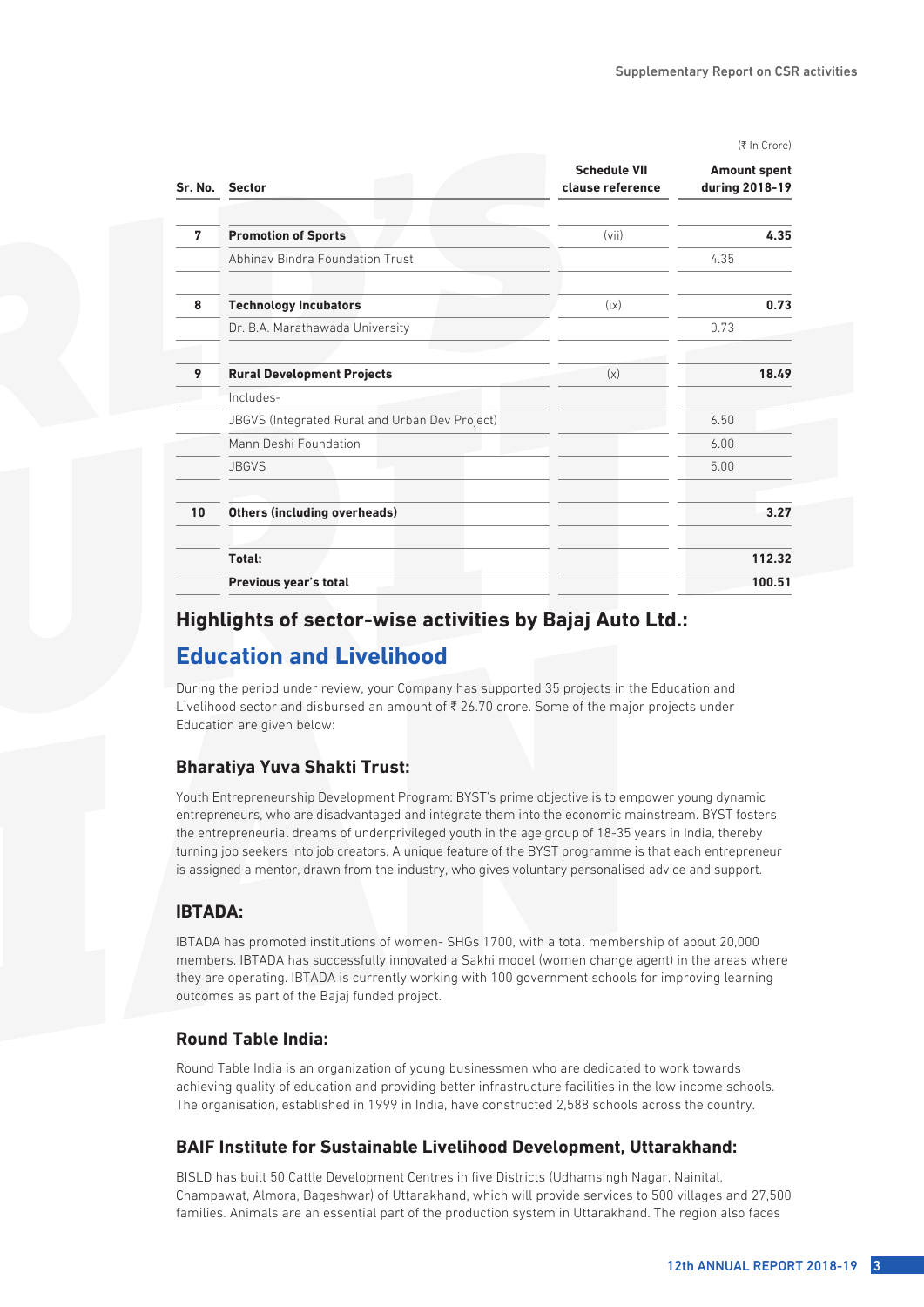fodder scarcity, lack of awareness and reach of health management services for livestock resulting into low yielding livestock research.

# **Health**

Within the period under review, your Company has supported 18 projects and disbursed an amount of  $\bar{\xi}$  14.23 crore. Some major projects worth mentioning are:

## **Grant Medical Foundation (Ruby Hall Clinic)**

Being a charitable trust hospital medical care for the underprivileged has always been a priority of the management. The hospital conducts free camps in far-flung areas of Maharashtra in order to benefit the rural population. Bajaj Auto has supported this institution with a donation of  $\overline{\tau}$  7 crore for procurement of a Digital PET CT machine for the hospital, which will be installed in the hospital campus in its Nuclear Medicine Department.

## **Pravara Medical Trust**

In collaboration with Pravara Medical Trust, Bajaj motorcycle ambulance is serving the poor to save lives in remote regions, where people had been dying because they could not be reached to the hospital in time. The 'PMT-BAJAJ Emergency and Remote Medical Services Project', which has four motorbike ambulances, have provided first aid and transported as many as 30 emergency patients to higher health centres for treatment.

# **Environment**

During the year under review, your Company has supported nine projects and disbursed an amount of ₹16 crore. Some major projects of importance in addition to the Bajaj Water Conservation Project, being executed by JBGVS are:

### **Foundation for Ecological Security, Anand, Gujarat**

Degradation of land and water resources in the catchment areas is one of the most serious problems being faced, which is manifested in to depleting water supplies . The project, which covers an area of 35,000 hectares have been initiated in Bhilwada, Udaipur, Rajsamand, Chhitorgarh, and Pratapgarh districts of Rajasthan.

### **Shramajivi Janta Shahayak Mandal, Satara:**

The project is located in Mann taluka of Satara district, Maharashtra. The project area has four villages. Total coverage is 5,224 hectares benefitting 1,136 households with 6,251 population. The project period is four years (2017 to 2021). The major issue associated with this area is low rainfall. Average annual rainfall for the last 10 years of the project area is 451.31mm with severe scarcity of potable drinking water. The villagers, especially women, have to spend a lot of their time and energy only for fetching water for drinking purposes from distant places during the summer season. Bajaj Group is supporting this project with funding to the tune of  $\bar{\tau}$  11.85 crore.

## **Other development activities**

During the year under review, your Company has supported six projects and disbursed an amount of  $\bar{\tau}$  13.37 crore. Some of the major projects under this head are:

### **Mann Deshi Foundation, Satara**

Maharashtra is suffering a very serious drought in the current year. GOM has declared 151 talukas from 26 districts as drought-hit area. Villagers from these drought-affected villages are selling their cattle due to shortage of fodder and water. Due to this distress sale, farmers are losing their assured source of income. In order to overcome this, 'Chara Chavani' or Cattle Relief Camps, have been organised through Mann Deshi Foundation, where they will put up Cattle Relief Camps in droughtaffected areas.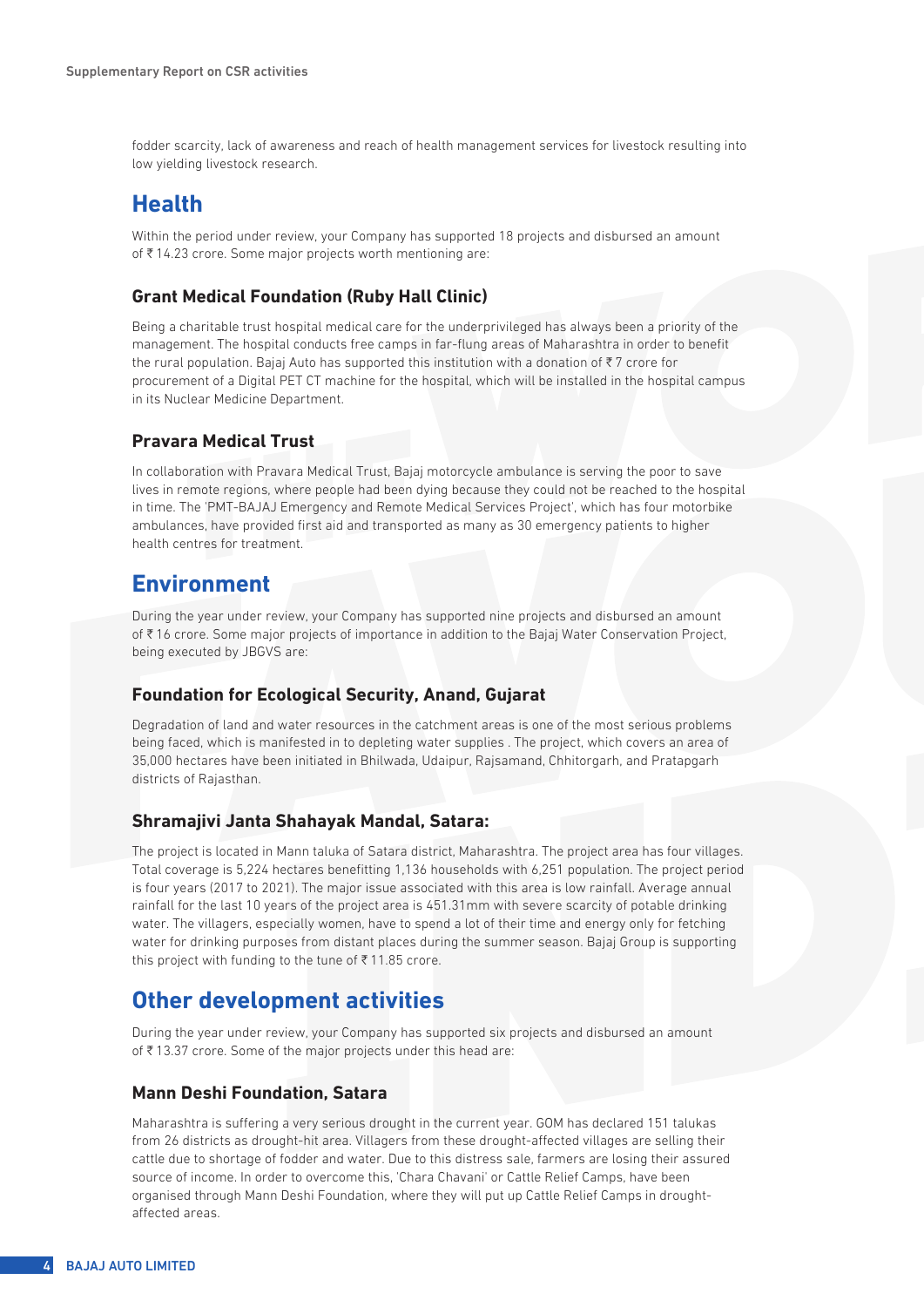#### **Bharatiya Jain Sanghatana**

A similar project of the same size will also be put up in Aurangabad, managed by Bharatiya Jain Sanghatana. BJS will manage this 'Chara Chavani' for a duration of four months with the help of a professional team. Supply of Fodder and water will be provided to the cattle at this camp.

#### **Support to Natural Calamities**

During the period under review, your Company has supported flood affected people of Kerala with a contribution of  $\overline{\mathfrak{k}}$  2 crore through JBGVS.

# **Staff volunteering**

#### **Arpan**

Aimed at promotion of social consciousness among Bajaj employees and the society, Arpan is undertaking a lot of activities in and around Pune through staff volunteering, as part of this initiative. Activities undertaken includes water conservation, promotion of yoga, support to tribal communities, painting and repairing of classrooms, construction of school toilets, school plastering, setting up of libraries and tree plantation. Team Arpan has so far planted more than 250 Indian saplings of neem, banyan, jambhul, mango, etc., during the period.

# **B) Through Bajaj Group Trusts**

## **General Activities**

For over a century now, much before the word CSR found a place in corporate vocabulary, we at Bajaj Group, with quest for nation building, have been directly or indirectly, proactively contributing, through our various public charitable trusts, for social and economic development of communities in which they operate, that distinctly impacts the quality of life of the weaker sections of the society and the poorest living in thousands of villages that are in the hinterland of our country.

Over a century ago, our Founder, Shri. Jamnalalji Bajaj, a great visionary and philanthropist, instinctively took an unprecedented step, of using business to serve society, and the next generations have successfully taken it forward.

Details of charitable activities carried out through our trusts:

- <sup>l</sup> Integrated rural development activities; rural transformation through model villages and adoption of villages.
- Formal and non formal education through anganwadis, balwadis, schools, colleges, technical and management institutions, science centres, adult literacy, etc.
- <sup>l</sup> Healthcare and community welfare through hospitals and medical research institutions for enhancing access to top class but affordable healthcare for the economically underprivileged.
- <sup>l</sup> Sustainable livelihood through integrated agriculture development, skill development and vocational training, self-help groups, farmers' co-operatives, women upliftment and women's empowerment.
- Supporting art, culture and heritage.
- Sports promotion and development.
- <sup>l</sup> Awarding and honouring people who have aligned themselves for community development through constructive programmes.
- Contributing to sanitation and hygiene.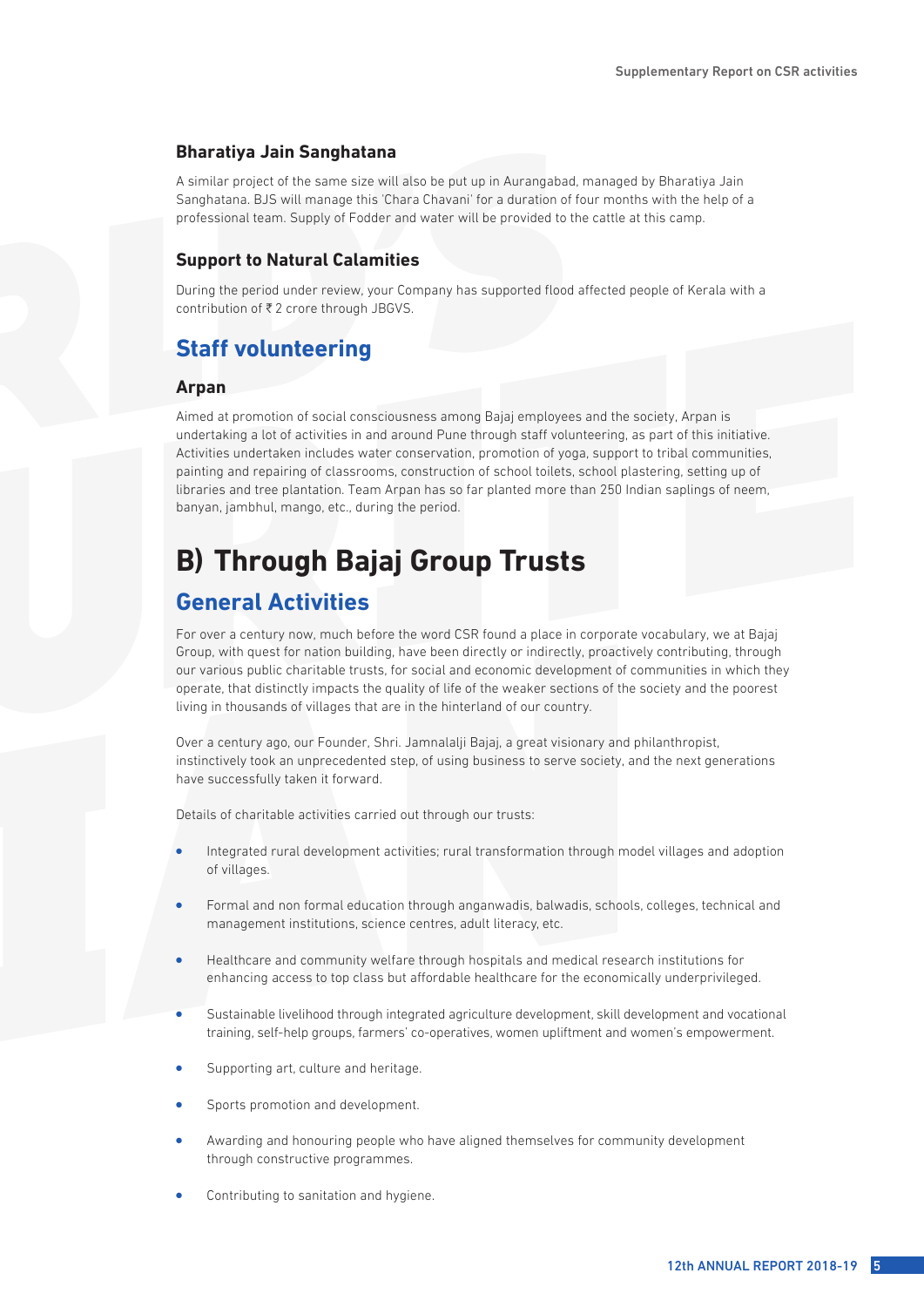Category wise summary of donations given by Trusts in FY 2018-19 is as follows:

|   |                                                 |       | As at 31 March |  |
|---|-------------------------------------------------|-------|----------------|--|
|   | Sr. No. Category of donations                   | 2019  | 2018           |  |
|   |                                                 |       |                |  |
|   | Education                                       | 16.58 | 11.50          |  |
| 2 | Direct and Indirect Health (Medical)            | 1.23  | 6.22           |  |
| 3 | Women and Child Welfare                         | 0.57  | 0.36           |  |
| 4 | Economic Development                            | 3.60  | 1.69           |  |
| 5 | Social and Environmental + Constructive Program | 6.22  | 4.32           |  |
| 6 | Rural Development                               | 0.28  | 0.27           |  |
| 7 | Promoting Sports and Cultural Activities        | 14.29 | 8.45           |  |
|   | <b>Total</b>                                    | 42.77 | 32.81          |  |

(₹ In Crore)

- Ecological conservation and environment development and many more areas.
- <sup>l</sup> Now, we wish to mention a few of our recent indirect initiatives, which would see changing faces from dependency to freedom, backwardness to progress, in more ways than one and making a palpable difference to the society.
- Some of the completed and on-going projects are as below:

# **Medical:**

- <sup>l</sup> Bajaj Group Charitable Trusts with major financial support to Medical Research Foundation (Sankara Nethralaya, Chennai) and also to Sankara Eye Foundation, Coimbatore, have contributed to one of the largest community eye care, movements in the country. Some of the recently inaugurated hospitals are equipped with state of the art technology for providing the highest quality of eye care.
- <sup>l</sup> Kamalnayan Bajaj Sankara Nethralaya Kolkata for the poorest of the poor in East and North East.
- Shri Kamalnayan Bajaj Eye Care, Jaipur, provides care for communities in West and South West.
- <sup>l</sup> With our Trusts' financial support, Sadhu Vaswani Hospital, Pune has dedicated an entire floor to community eye care for the Western region.
- <sup>l</sup> Yet another world class hospital Shri Kamalnayan Bajaj Eye Care, Indore for the poorest of poor in Central India, will be operational by the end of the financial year 2019.
- <sup>l</sup> We are also one of the major supporters for Plastic Surgery Library and Resource Centre of BYL Nair Hospital Mumbai with the aim to provide education/training related to plastic surgery, to improve the training of plastic surgeons and thereby making quality plastic surgery services available at a larger population.
- <sup>l</sup> At Loknayak Jai Prakash Eye Hospital, in a remote village of Jharkhand, with our support, they have recently opened Smt. Jankidevi Bajaj Operation Theatre, where they intend to carry out about 12,000 free eye surgeries every year, for poorest dalits.
- We are again major supporter for SRCC Children's Hospital, which with the help of Narayana Hrudayalalya has launched its first paediatric hospital of international standard, with all the paediatric super specialities under one roof.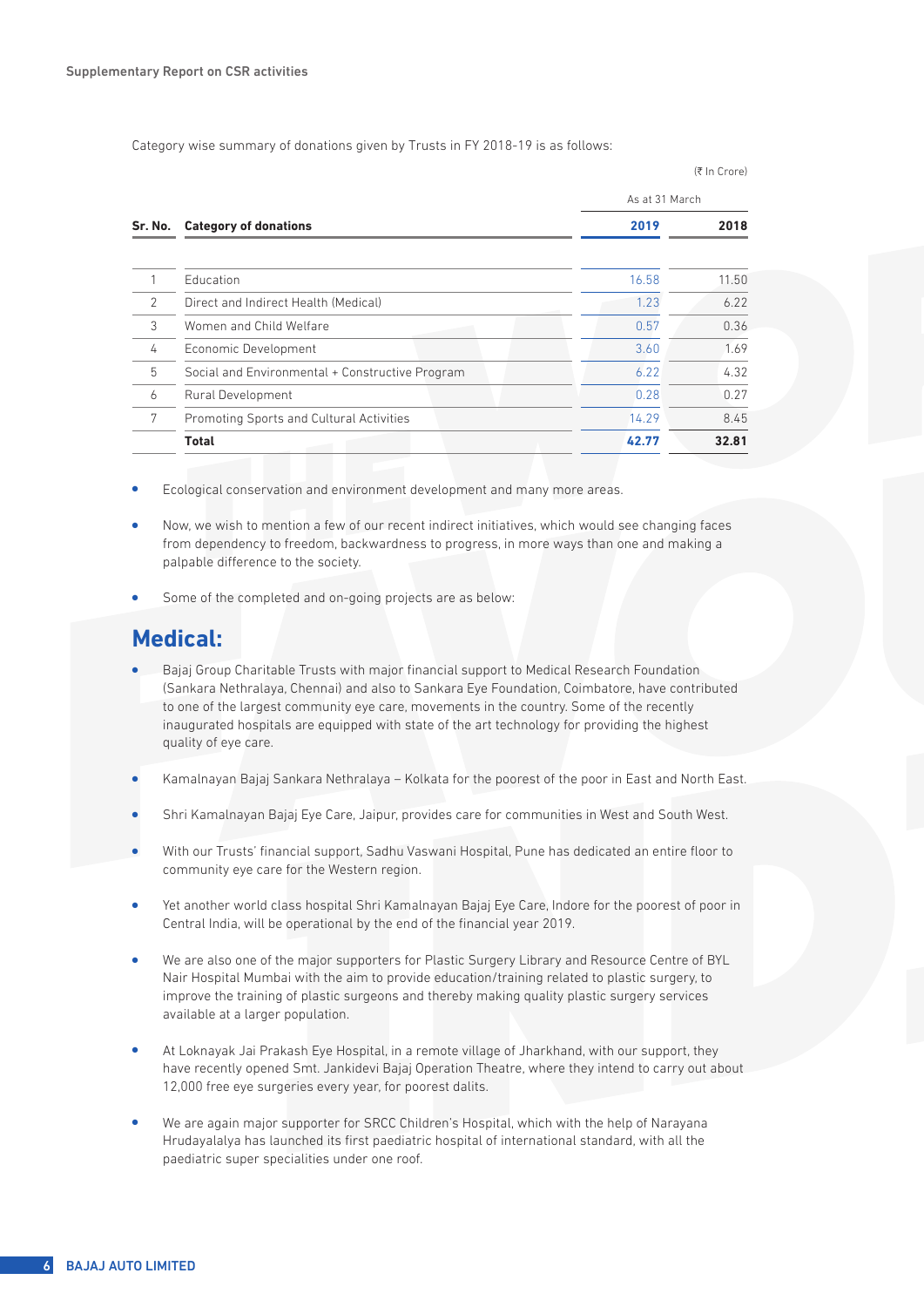# **Education:**

- At Bansthali Vidyapith, Rajasthan, we have supported University's relentless efforts in pursuit of excellence in education, where the students are focussed on real world situations. We supported in creating systems with state of art infrastructure, where about 3000 engineers would focus on wide ranging subjects in Electrical Engineering and Automations to design very specialised innovative projects.
- <sup>l</sup> Bajaj School of Automation is equipped with the most modern industrial set up, sophisticated laboratories to develop computer integrated manufacturing aids and advance robotics mechstronics labs, hydraulic and pneumatic labs, virtual learning labs, e-learning labs, etc. It focusses on untapped potential of Indian women.
- We have also supported in building of girl students hostel 'Smt. Jankidevi Bajaj Shri Shanta Nishantam'.
- We helped in developing and building of 'Jamnalal Bajaj School of Legal Studies'.
- <sup>l</sup> At IIT, Powai, Bajaj Group Trusts have helped creating 'Bajaj Chair Professorship' in the discipline of Industrial Design Centre, Computer Science and Engineering, Electrical Engineering and Mechanical Engineering.
	- i. It is ongoing since the year 2007.
	- ii. It is one of the highest honours awarded in the academic area and is reserved for the top faculty members at IIT, Bombay as an acknowledgement of their contributions to research and teaching.
- <sup>l</sup> At IIT, Powai we have also supported in building world class iconic building, named 'Rahul Bajaj Technology Innovation Centre' which will be seven storey building with about 2 lakh sq.ft area and will consist of three departments:
	- i. SINE Society for Innovation and Entrepreneurship
	- ii. IRCC Industrial Research and Consulting Centre
	- iii. IDC Industrial Design Centre

All three centres will facilitate the conversion of innovative ideas and research activity into entrepreneurial ventures, to support existing industries to develop products to create manifold impact on society, and development of eco-friendly products leading to the creation of wealth and social value through successful ventures, and thus contributing to national growth.

The innovation centre will be ready by end of the year 2020.

- Supported Ashoka University building, Kamalnayan Bajaj Hall of Residence. Ashoka University is engaged in providing liberal education, at par with the best available in the world and aims to help students become well-rounded individuals who can think and communicate critically and effectively about issues from multiple perspectives and can become ethical leaders with commitment to public service.
- In association with Ananta Aspen Centre (AAC), we are regularly awarding the 'Kamalnayan Bajaj Fellowship'. AAC is an independent educational and policy advocacy institution that promotes value-based leadership and open dialogue on important issues related to India's development to help foster its transformation.
- <sup>l</sup> We have supported Sadhu Vaswani Mission, in building Kamalnayan Bajaj Sanctuary Hall, in their world class international school. The hall will accommodate about 800 students at a time and they will conduct spiritual activities and meditation etc. for nurturing not only the mind and body, but also the soul of the child.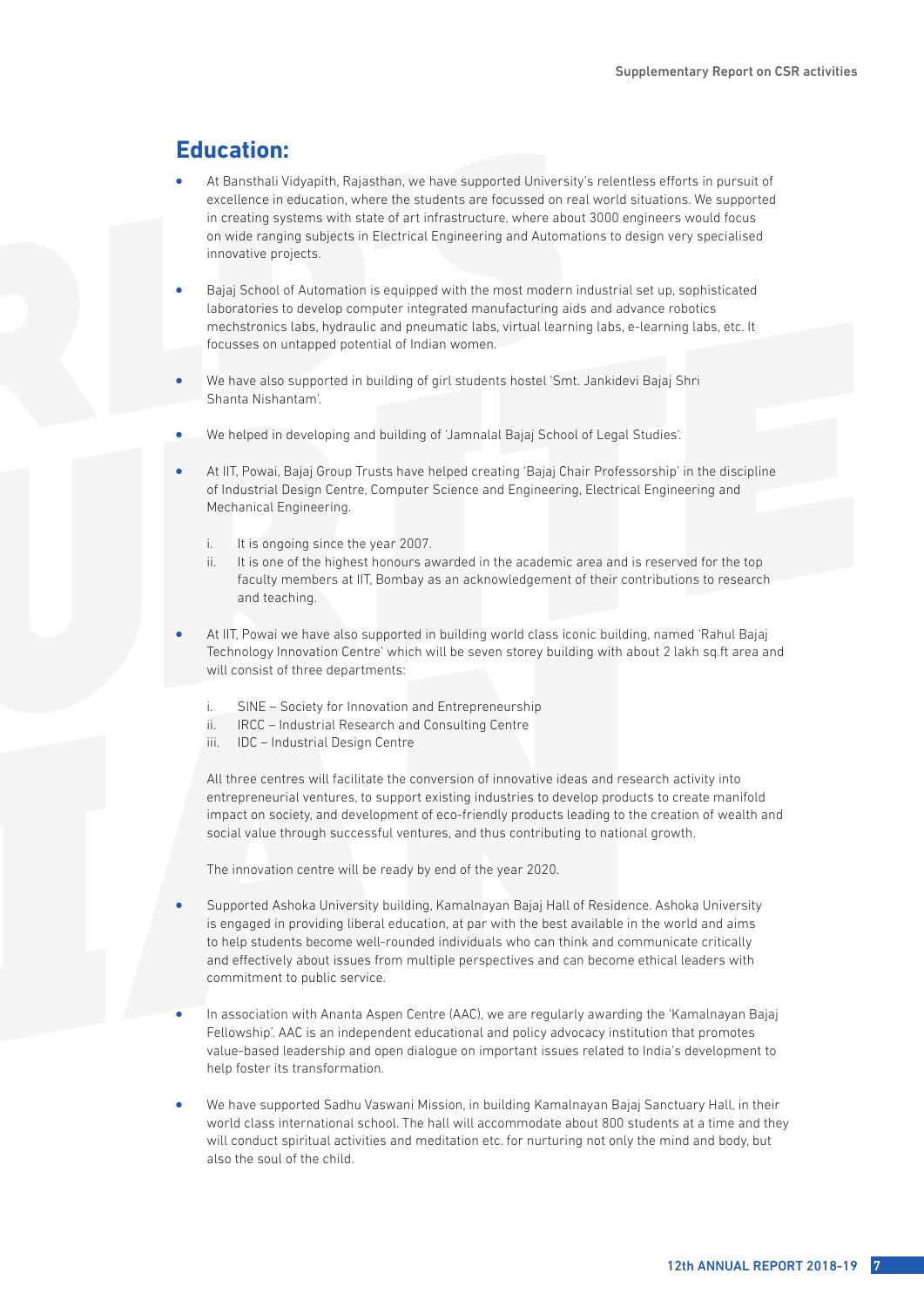- <sup>l</sup> We have supported Vidya Pratishthan in starting, Kamalnayan Bajaj Institute of Engineering and Technology, in almost all the major engineering disciplines and has developed a unique way of imparting knowledge through project based learning processes.
- We have helped Apte Wachan Mandir, Icharkaranji to build a new auditorium for its library with its collection of 75,000 books of historical importance.
- <sup>l</sup> We have helped SNDT, Women's University, for starting Jankidevi Bajaj Institute of Management Studies, to pr ovide professional education for women.

## **Heritage:**

## **Dr. Bhau Daji Lad Museum**

Dr. Bhau Daji Lad Museum (formerly known as Victoria and Abert Museum), is a heritage building.

With the technical expertise of INTACH (Indian National Trust for Art and Culture Heritage) and permission of BMC, Bajaj Group supported Dr. Bhau Daji Lad Museum to carry out entire restoration and revitalisation, conservation and protection, entire restoration of culture/architectural details of Mumbai, establishment of the Museum shop, Conservation Laboratory, Documentation Centre, Art Gallery and Special Exhibition Gallery, maintenance and upkeep of the library containing rare books, maps, periodicals and photographs.

The Museum today is one of the five 'must see' places in Mumbai and it is also listed on several travel sites. Even New York Times has mentioned about it.

## **Film Heritage Foundation**

- i. For supporting the conservation, preservation and restoration of moving images.
- ii. To develop inter-disciplinary educational programs, develop films as educational modules, covering advocacy, preservation, education and outreach.
- iii. To conduct workshops/seminars on film preservation and on restoration and preservation of audio-visual heritage.

# **Art and Culture:**

### **Jairangam Jaipur Theatre Festival**

Supported 'Jairangam Jaipur Theatre Festival' with a vision of creating a national level festival, lasting for one week, to resurrect, rejuvenate and redefine the aura and importance of performing arts. Jairangam is an acronym of Jaipur Rang Mahotsava.

### **IMCTF**

Regularly support Initiative for Moral and Cultural Training Foundation (IMCTF). It primarily acts as an idea generator, motivator and trainer to carry the value-building mission to schools, which is in real sense nation-building. IMCTF spreads the six themes, which include intellectual, devotional, artistic, music, poetic, and sports competitions and thus infuse values for nation-building.

### **National Centre for the Performing Arts (NCPA)**

Frequently support NCPA, which is creator and curator of high quality artistic events and it goes beyond the basic mandates and touches almost every aspect like teaching, conducting research, maintaining archives and libraries, promoting knowledge sharing in arts, our rich and vibrant traditional heritage of theatre, dance, music as well as catalysing new innovative work in the field of performing arts.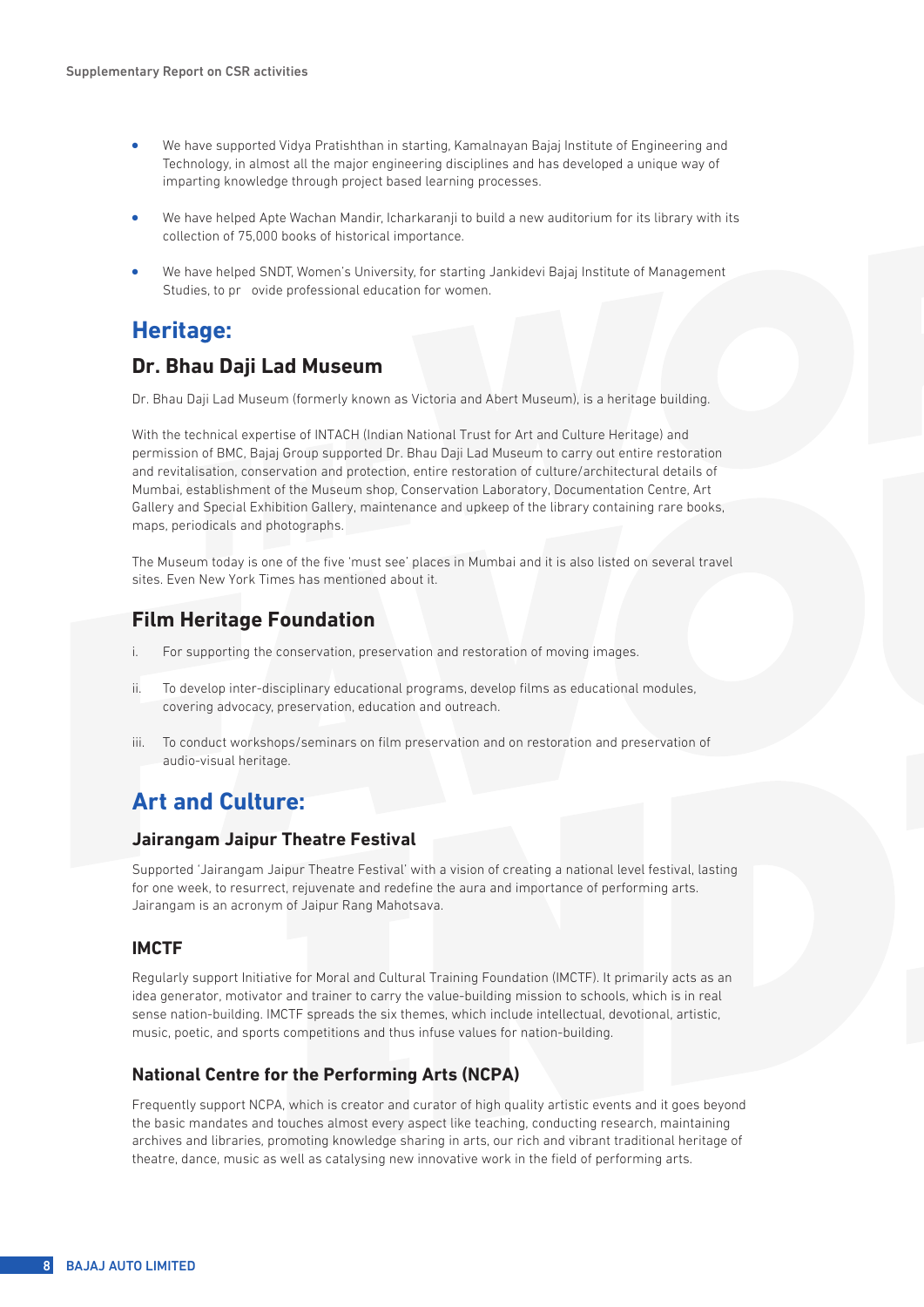## **New Acropolis India (Zarine Screwalla)**

Supported Initiative 'Empowering Real Change Leadership for a Better World' on the occasion of 150th birth anniversary of Mahatma Gandhiji.

The conference had 259 attendees and the event brought together distinguished leaders, who have been starving to make a better world through tireless work in their various fields such as education, philosophy, ecology, anthropology, governance, and micro finance and corporate social responsibility.

## **Karmashetra Educational Foundation (Mallika Sarabhai)**

Supported for building Amphi theatre – Asia's first green and sustainable public arts space. The Foundation uses art to address issues such as gender discrimination, environment, health and education.

### **Sangeetam Charitable Trust**

Supports for the event called 'Rehmatein' performed by Shri. Shaan, Shri. Hariharan, Shri. Anup Jalota, Shri. Ankit Tiwari etc. and proceeds are used to financially support the co-artists from music fraternity.

### **Create Foundation - Raell Padamsee**

- i. Providing support/performing internationally acclaimed plays. Top quality Entertainment for all age groups
- ii. Speech and drama courses for children through holistic education
- iii. Promoting new and budding talent right from the age of three and beyond.
- iv. Focusing on professionally talented and giving opportunities to gifted individuals.

## **Dakshina Bharat Hindi Prachar Sabha**

Shri Jamnalalji Bajaj was the first person to donate ₹79,000 in the year 1918, when Mahatma Gandhiji appealed to him for financial support and thereafter Dakshina Bharat Hindi Prachar Sabha, was formed in Chennai, to unite the length and breadth of India, through one common Indian Language – Hindi.

Today, Sabha is a deemed university with over 15 lakh students studying in various courses of Hindi language in four states of southern India.

The Sabha has been declared by Parliament as an 'Institute of National Importance'. We continue supporting them even now.

On the eve of centenary year of Sabha and out of humble respect to Shri. Jamnalalji, they have decided to construct an auditorium with a capacity for 1000 persons, which will be named as 'Jamnalal Bajaj Auditorium'. It will be ready by December 2019.

### **Promotion of Sports**

Bajaj Group is always in forefront for promotion and development of various sports and supporting talented players.

We are also one of the major supporters to Ultimate Table Tennis League in India, which has for the first time, positioned India on the global table tennis map and herald a new era for the sports in the country.

We have been also regularly supporting OGQ (Olympic Gold Quest), which has hugely helped India's dream of bringing home Olympic medals. Out of last eight Olympic medals won by India, five of them were by athletes supported by OGQ.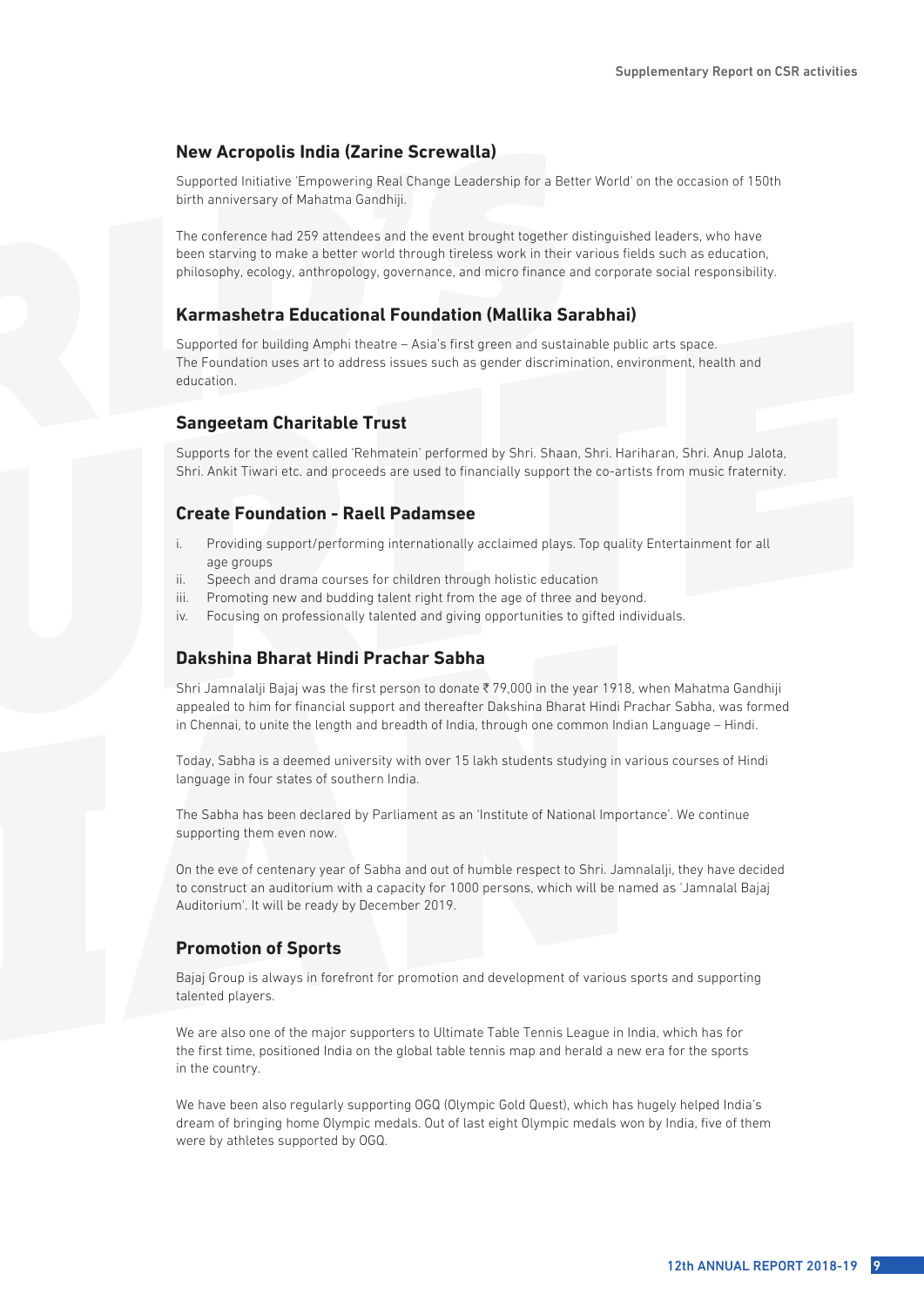# **Activities of some major Trusts**

# **Jamnalal Bajaj Foundation and Awards**

- <sup>l</sup> Since 1977, the Jamnalal Bajaj Foundation ('the Foundation') has been promoting Gandhiji's constructive programmes and honouring people who have aligned themselves with the Foundation's cause.
- <sup>l</sup> For 17 fruitful years, Shri Ramkrishna Bajaj was the leading light of the Foundation. After his demise, the Foundation found an able successor in Rahul Bajaj, who took over as its Chairman. Rahulji, along with a competent Board of Trustees, has continued to nurture the activities of the Foundation.
- The Foundation has instituted four annual awards, each carrying cash prize of  $\bar{\tau}$  10 lakh or its equivalent in foreign currency, a citation and a trophy to encourage people to continue with their exemplary work. The awards are given to individuals for outstanding contribution in the fields of:
	- i. Constructive work on Gandhian lines.
	- ii. Application of science and technology for rural development.
	- iii. Upliftment of women and children (Instituted in memory of Smt. Jankidevi Bajaj).
	- iv. Promotion of Gandhian values outside India by individuals other than Indian citizens.
- <sup>l</sup> The Jamnalal Bajaj awards regarded as the most coveted ones in the field. The stature of the member of the council of advisers and selection panels has played a pivotal role in maintaining the integrity of the awards. Over the years, presidents and prime ministers of India, chief ministers, finance ministers, social and spiritual leaders and nobel laureates have graced the award functions as chief guests.
- Contributing to social and economic development for nation building.
- <sup>l</sup> Supporting for upliftment of the poorest of the poor and reaching out with a sense of purpose to the distressed lives.
- Providing for holistic education, healthcare and hygiene, women and child welfare.
- Facilitating for water conservation, water literacy and treatment, environmental protection and ecological initiatives.
- Propagating our rich arts, culture, heritage and sports.
- Working beyond profits and thus bringing smile, that light up millions of faces.

# **Jankidevi Bajaj Gram Vikas Sanstha (JBGVS)**

JBGVS is a registered society and a trust, founded in 1987. It is an apolitical, rural development organisation. It aims to act as a catalyst and assist the participating rural community in select 175 villages of Pune, Aurangabad and Wardha districts of Maharashtra, as well as Sikar district in Rajasthan and Pantnagar of Uttarakhand. JBGVS, since 1987 has successfully implemented sixteen major schemes and projects of the Government and twelve projects funded by agencies other than the Government. The activities that are carried out by JBGVS are given in succeeding paragraphs.

# **Bajaj Water Conservation Project (BWCP):**

With the aim of conservation of water, JBGVS has launched the first phase of Bajaj Water Conservation Project in 51 villages of Paithan and Gangapur taluka of Aurangabad district and the second phase in 110 villages of Gangapur taluka of Aurangabad district, which are tanker fed for six to nine months. It is anticipated that while a total of 240,418 people will be direct beneficiaries of this programme, around 45,550 households will be benefited from this project. While the total outlay of this programme is around ₹199 crore over a period of five years, Bajaj Auto has already spent more than ₹80 crore.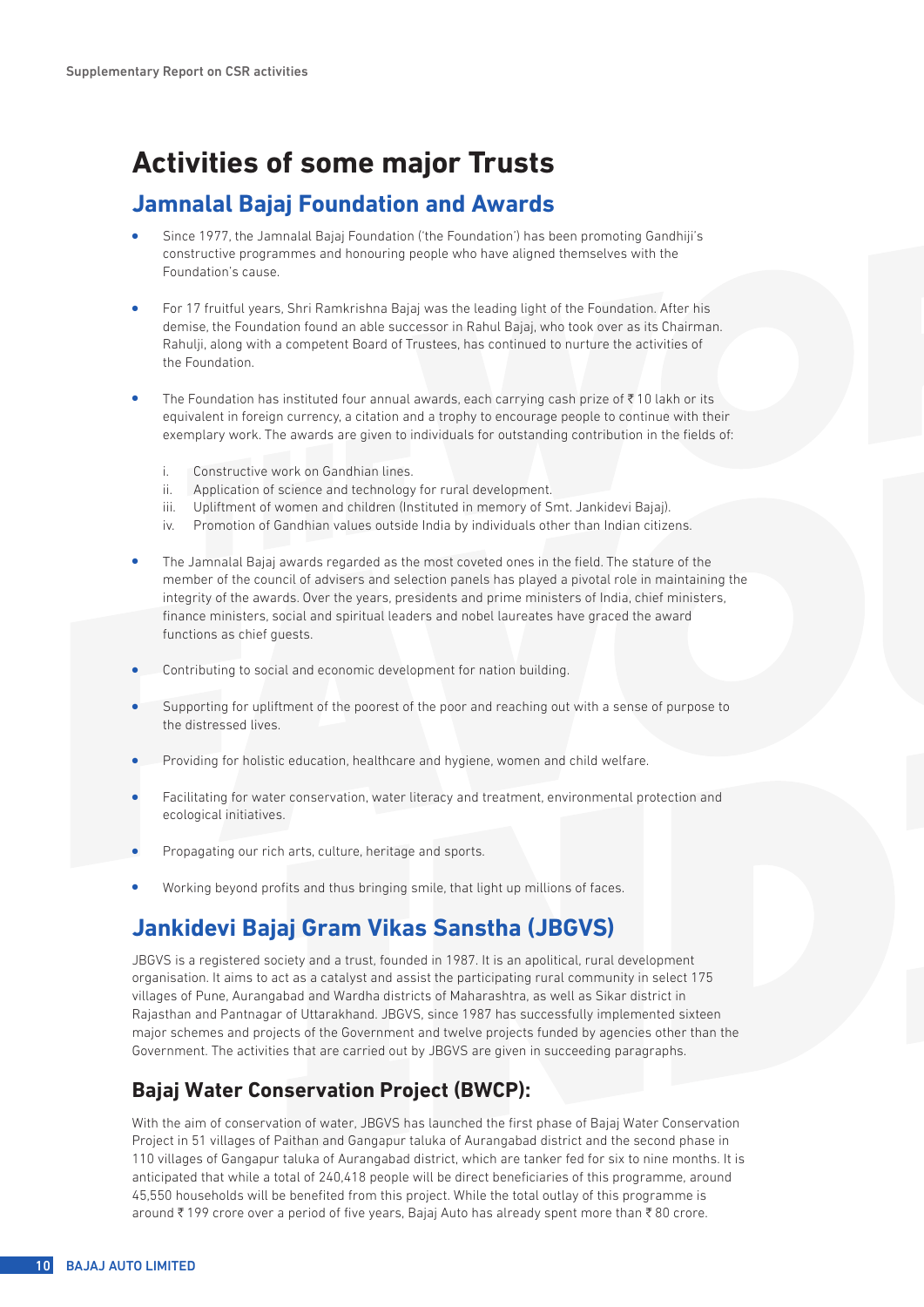Project achievements till date are: 94 village development committees (VDCs) formed, 431 self-help groups formed, 253 water use groups formed, 42 km nala deepened and widened, 22 new cement nala bunds constructed and 11 old repaired, 6 eathern nala bunds repaired and deepened, 33 percolation tanks deepened and 18 farm ponds dug and 55 wells recharged.

## **Bajaj Education Initiative (BEI):**

BEI focuses on improving quality of education in government and low cost private schools in Pune, specifically in Pimpri-Chinchwad area. During the reporting period, BEI has conducted 68 various programs covering 6,840 students, 652 teachers and 2,800 parents, across 51 schools, thereby covering a total of 10,292 beneficiaries. A total of four computer labs were established, taking the total number to 67. Apart from this, seven e-learning kits were provided during the year, taking the cumulative number to 1,677. As part of BAL's commitment to promote quality education for children, various initiatives have benefitted more than 25,000 students in approximately 200 schools across Maharashtra, Rajasthan and Uttarakhand.

## **School Construction in Khed (Pune) and Udhamsingh Nagar, Uttarakhand:**

To provide good quality education in primary schools, especially for children of socio-economically marginalised communities and improve their enrolment, attendance, confidence and learning levels, JBGVS has started the school construction activities. The work will benefit a total of 70 schools in 52 villages.

A similar School Support Programme has been initiated by JBGVS Pantnagar at the request of authorities in Udhamsingh Nagar. The 'School Adoption' under which corporates are supporting the school improvement scheme, which will cover infrastructure development, language teaching and library project.

## **Samaj Seva Kendra (SSK):**

SSK is a social welfare center that aims 'to provide facilities for development and improve the quality of life of the workers, their families and general population of surrounding area.'SSK also provides a platform to local communities, especially to women and children, through various programs on education, culture, sports, healthcare and vocational training. Similar SSK based activities have been started in Aurangabad, Wardha, and Pantnagar.

# **Shiksha Mandal, Wardha**

Shiksha Mandal was established in the year 1914 by Shri Jamnalal Bajaj and Shri Krishnadasji Jaju. Since inception, this organisation has been inspired by nationalist thoughts. In the year 1937, a National Education Summit was held in the organization under the chairmanship of Mahatma Gandhi. Through this summit, Gandhiji envisaged and dreamt of a 'Nai Talim' or 'New Education' for the whole of India.

Shiksha Mandal has played a pivotal role in the Vidarbha region. Many students from colleges established by Shiksha Mandal have made a name for themselves in their respective fields and areas.

Its centenary function in November 2014 was presided over by Shri Pranab Mukherjee, the then President of India.

Shiksha Mandal runs eight colleges with over 10,000 students. It is known for its student centricity and merit orientation. In 2015, it received the first 'Ideal Educational Institution', award of Nagpur University.

Six of its eight institutions have been rated as 'A' by external agencies. Two of its colleges, i.e. Bajaj College of Science, Wardha and GS College of Commerce, Nagpur have been accorded Autonomous status.

Its 'Bajaj Institute of Technology', set up at Wardha at a cost of ₹60 crore, commenced classes in August 2017, and without any advertising has had 100% admission of students. This reflects the trust people have in Shiksha Mandal and Bajaj name. It aims to build industry ready students with